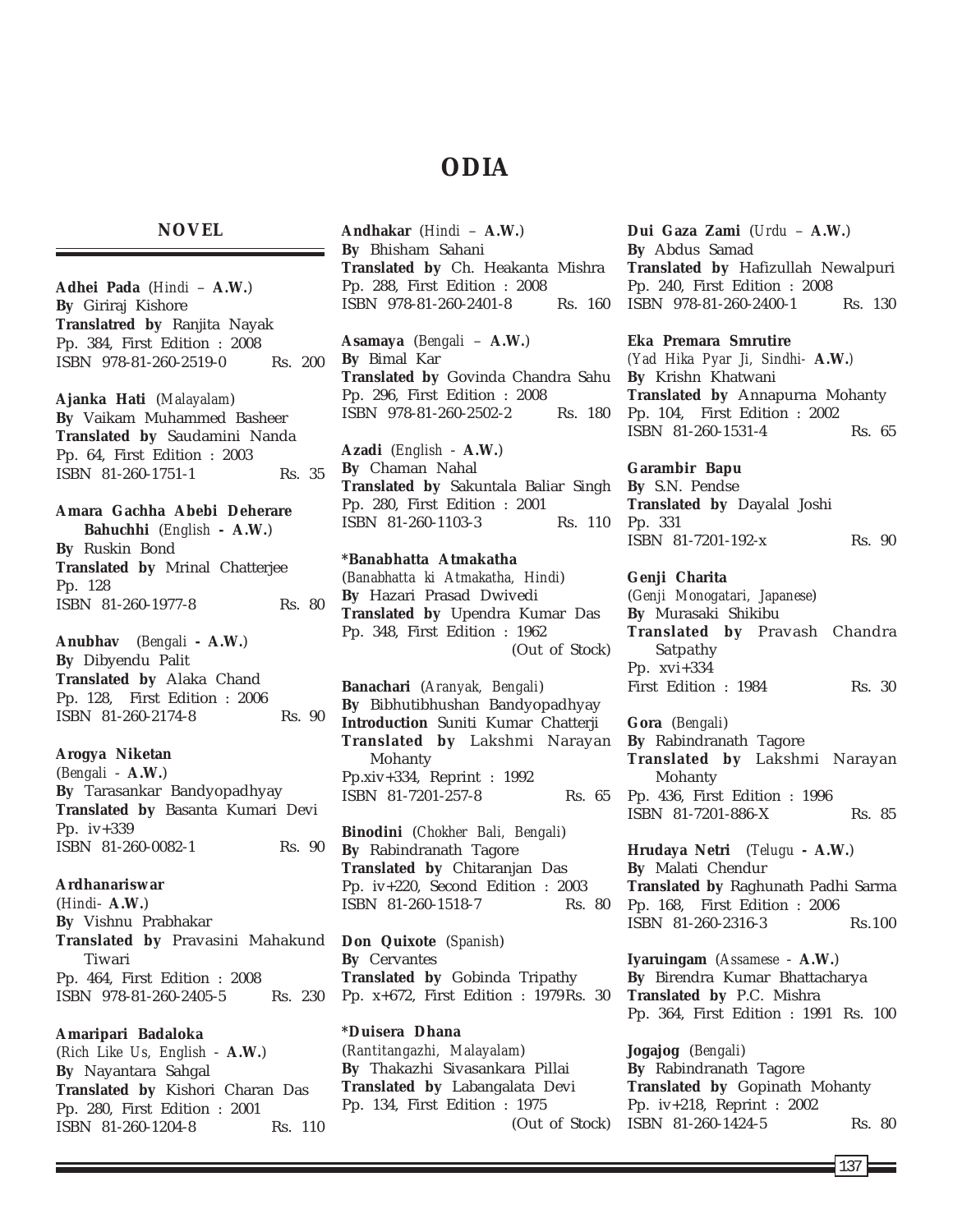**Jharaka** (*Deewar Main Ek Khirkee Rahathi Thi, Hindi-***A.W.**) **By** Vinod Kumar Shukla **Translated by** Choudhury Hemakanta Mishra Pp. 176, First Edition : 2003 ISBN 81-260-1545-4 Rs. 80

**Kaberi Bhali Jhiatiye** (*Tamil* - **A.W**) **By** Tripurasundari 'Lakshmi' **Translated by** Sakuntala Baliarsingh Pp. 216, First Edition : 2010 ISBN 978-81-260-2915-0 Rs. 150

**Karntikal** (*Bengali* – **A.W.**) **By** Prafulla Ray **Translated by** Gita Hota' Pp. 140, First Edition : 2008 ISBN 978-81-260-2601-2 Rs. 100

#### **Kandhei Nachara Itikatha**

(*Putul Nacher Itikatha, Bengali*) **By** Manik Bandyopadhyay **Translated by** Bijoy Laxmi Mohanty Pp. 328, First Edition : 1990 Rs. 65

**Kandid** (*French Classic*) **By** Voltaire **Translated by** Shakuntala Baliar Singh Pp. 132, First Edition : 1998 ISBN 81-260-0472-X Rs. 40

**Karmelin** (*Konkani* - **A.W**) **By** Damodar Mauzo **Translated by** Cipty Patnaik Pp. 276, First Edition : 2010 ISBN 978-81-260-2816-0 Rs. 170

**Manab Bhumi** (*Bengali* **- A.W.**) **By** Sirshendu Mukhopadhyay **Translated by** Alaka Chand Pp. 1760, First Edition : 1999 ISBN 81-260-0661-7 Rs. 200

**Maharathi** (Assamese - **A.W.**) **By** Chandraprasad Saikia **Translated by** Jyotsna Biswal Rout Pp. 400, First Edition : 2006 ISBN 81-260-2195-0 Rs. 200

**Maila Chadaratiye** (*Urdu* – **A.W.**) **By** Rajinder Singh Bedi **Translated by** Surendra Panigrahi Pp. 88, First Edition : 2008 ISBN 978-81-260-2398-1 Rs. 60 **Nagar Manthan** (*Nanga Rukh, Dogri* **A.W.**) **By** O.P. Sharma 'Sarathi' **Translated by** Pritibha Satpathy Pp. 80, First Edition : 1992 ISBN 81-7201-254-3 Rs. 30 **Neela Chand** (*Hindi* - **A.W.**) **By** Siva Prasad Singh **Translated by** Mitra Das

Pp. 346 ISBN 81-260-0660-9 Rs. 180

**Nishikutumba** (*Bengali* - **A.W.**) **By** Manoj Basu **Translated by** Bijaylakmi Mohanty Pp. 668 ISBN 81-260-0912-0 Rs. 190

**Padma Nadir Majhi** (*Bengali*) **By** Manik Bandyopadhyay **Translated by** GovindaChandra Sahu Pp. 110, Revise Edition : 2003  $\overline{ISBN}$  81-260-1534-9

**Padosi** (*Ayalkkar, Malayalam* - **A.W.**) **By** P. Kesava Dev **Translated by** Praful Chandra Mohanty Pp. 394, First Edition : 1989 Rs. 80

**Parbata Shikhare Agni** (*English* – **A.W.**) **By** Anita Desai **Translated by** Debabrata Madanray Pp. 160, First Edition : 2008 ISBN 978-81-260-2414-8 Rs.100

**Patal Bhairabi (***Assamese* **-** A.W.**) By** Lakshminandan Bora **Translated by** Jiteswari Dash Pp. 275 ISBN 81-260-0915-2 Rs. 100

**Sadakham** (*Bengali* - **A.W.**) **By** Moti Nandi **Translated by** Binapani Mohanty Pp. 109 ISBN 81-260-0910-1 Rs. 60

**Samaskara** (*Kannada*) **By** U.R. Anantha Murthy **Translated by** Subhas Satpathy Pp. 146, Reprint : 2001 ISBN 81-260-1200-5 Rs. 140

**Sei Samay Part-I** (*Bengali* - **A.W.**) **By** Sunil Gangopadhyay **Translated by** Jugal Kishore Dutta Pp. iv+486 ISBN 81-7201-906-8 Rs. 150 **Sei Samaya Part-II** (*Bengali* - **A.W.**) **By** Sunil Gangopadhyay **Translated by** Bibhuti Pattanaik Pp. 712, Reprint : 2001 ISBN 81-260-0906-3 Rs. 190

**Sesh Golakdhandhan** (*The Last Labyrinth, English* - **A.W.**) **By** Arun Joshi **Translated by** K.C. Das Pp. 187, First Edition : 1996 ISBN 81-260-0084-8 Rs. 70

**Tista Tatar Brittanta** (*Bengali* - **A.W.**) **By** Debes Ray **Translated by** Amaresh Pattanayak Pp. xiv+956, First Edition : 1998 ISBN 81-260-0407-X Rs. 240

**Yudha O Shanti** (*War and Peace, Russian*) **By** Leo Tolstoy **Translated by** Gopinath Mohanty Pp. vii+355 (Out of Stock) Second Part Pp. vi+357 (Out of Stock) Third Part Pp. vi+244 (Out of Stock)

## **STORY**

**Adhunik Assamia Galpa Sangraha Compiled & Edited by** Trailokyanath Goswami **Translated by** Bhamati Devi Pp. vi+328, First Edition : 1999 ISBN 81-260-0841-5 Rs. 110

**Anya Jane** (*Assamese* - **A.W.**) **By** Harekrishna Deka **Translated by** Jyotsna Biswal Rout Pp. 80, First Edition : 2004 Rs. 35

**Barsha, Pakhi O Swapra** (*Navodaya scheme : short story collection*) **By** Supriya Pal Pp.120, First Edition : 2006 ISBN : 81-260-2456-9 Rs.80

**Dhuan O Anyanya Galpa** (*Urdu* - **A.W**) **By** Gulzar **Translated by** Bipin Bihari Mishra Pp. 184, First Edition : 2010 ISBN 978-81-260-2916-7 Rs. 130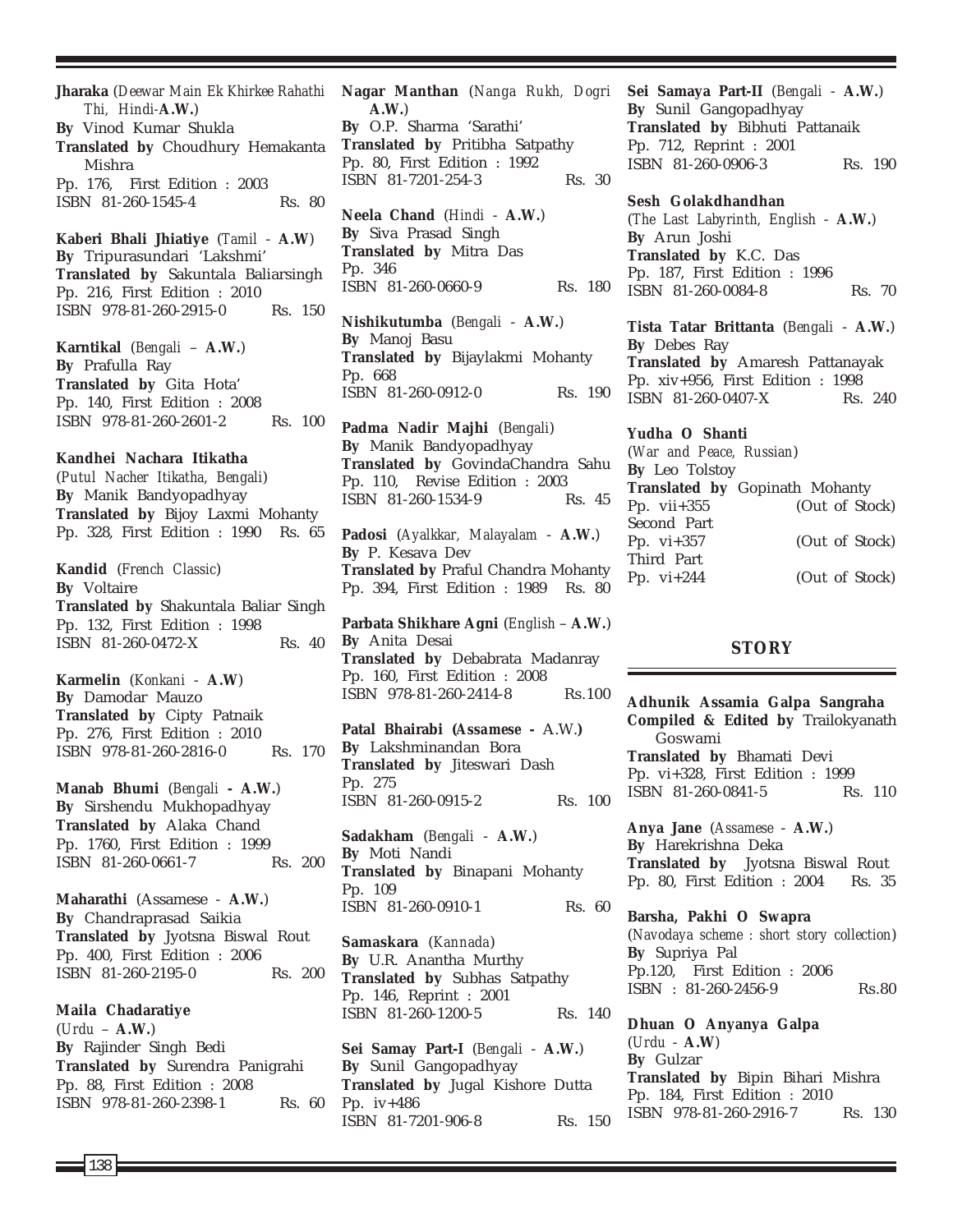**Ekoisiti Galpa** (*21 short stories of Tagore*) **By** Rabindranath Tagore **Introduction** Somnath Maitra **Translated by** Kalindicharan Panigrahi Pp. xxiv+472, Reprint : 2010 ISBN 978-81-260-3011-8 Rs. 110

#### **Hun Marile Kahe**

(*Folktales of Kandhamal*) **Compiled and Edited by** Kshetrabashi Manseth Pp.296, First Edition : 2007 ISBN 81-260-2500-X Rs. 150

#### **Kannada Laghu Katha**

(*Kannada Laghu Kathayen*) **Edited by** L.S. Seshagiri Rao **Translated by** Keshab Chandra Meher Pp. 302, First Edition : 1995 ISBN 81-7201-619-0 Rs. 60

#### **Kathani**

*(A collection of Tribal Short Stories of Orissa)* **Compiled and Edited by** Khageswar Mohapatra Pp. 96, First Edition : 2006 ISBN 81-260-2214-0 Rs. 75

#### **Krishanchandaranka Srestha Galpa** *(Urdu short stories)*

**By** Krishan Chandar **Translated by** Srujan Prakash Das Pp.192, First Edition : 2006 ISBN 81-260-2449-6 Rs.110

#### **Kua O Kalapani**

(*Kawe aur Kalapani, Hindi* - **A.W.**) **By** Nirmal Verma **Translated by** Bijaylakmi Mohanty Pp. 164, First Edition : 2001 ISBN 81-260-1232-3 Rs. 75

**Madhupur Bahudur** (*Assamese* - **A.W.**) **By** Sheelbhadra **Translated by** Bharat Bhushan Mohanty Pp. 96 ISBN 81-260-0908-X Rs. 60

**\*Mati Kandhel** (*Mati ki Muraten, Hindi*) **By** Rambriksh Benipuri **Translated by** Upendra Kumar Das Pp. 92, First Edition : 1975 (Out of Stock)

#### **Odia Lokakatha**

(*An Anthology of Oriya Folk-tales*) **Compiled & Edited by** Arabinda Pattanaik Pp. 125 SBN 81-200-0099-6 Rs. 50

**Patrajhararo Swaro** (*Urdu* - **A.W.**) **By** Qurratulain Hyder **Translated by** Srinibas Udgata Pp. 248 ISBN 81-260-0858-x Rs. 100 **Phulwari** (*Rajasthani* - **A.W.**) **By** Vijaydan Detha **Translated by** Pravasini Mahakud Tiwari

Pp. 138 ISBN 81-260-0962-4 Rs. 90

## **Purnima Ratrir Abhisar O Anyanya Galpa** (*The night of the full moon and other stories, Punjabi* - **A.W.**)

**By** Kartar Singh Duggal **Translated by** Subhas Satpathy Pp. 249, First Edition : 2001 ISBN 81-260-1053-3 Rs. 100

#### **Shrunkhal**

(*Assamese Short Stories* - **A.W.) By** Bhabendra Nath Saikia **Translated by** Jyotsna Biswal Rout Pp. 184 ISBN 81-260-1867-4 Rs. 90

#### **Sindhi Kahani Chayanika**

**Compiled by** Motilal Jotwani **Translated by** Radhakanta Mishra Pp. xiv+201, First Edition : 1998 ISBN 81-260-0409-6 Rs. 60

#### **Sresthagalpa**

**By** Bibhutibushan Bandyopadhyay **Translated by** Giribala Mohanty Pp. 220 ISBN 81-260-1975-1 Rs. 100

**Swadhinattara Odia Khiyadragalpa** (*Post-Independence Oriya short stories Volume - I)* **Compiled & Edited by** Satkadi Hota Pp. 338, First Edition : 2001 ISBN 81-260-1433-1 Rs. 120

**Swadhinottara Odia Khiyudragalpa** (*Post-Independence Oriya short stories Volume - II*) **Compiled & Edited by** Satkadi Hota Pp. 349, First Edition : 2002 ISBN 81-260-1434-2 Rs. 120

**Tamil Galpa Sanchayan**

(*A collection of Tamil short stories*) **Edited by** A.C. Chettier **Translated by** Mamta Das Pp. xviii+282, First Edition : 1995 ISBN 81-7201-692-1 Rs. 75

## **Telegu Galpo sangraha**

(*Anthology of 25 Telugu short stories*) **Comp. and Ed. by** Abburi Chaya Devi and Chaganti Tulasi Pp. 264, First Edition : 2008 ISBN 978-81-260-2600-5 Rs. 150

## **PLAY**

**Abhinaya Chandragupta** *(Hindi Drama)* **By** Jayshankar Prasad **Translated by**Krushana Chandra Rath Pp. 152, First Edition : 2006 ISBN 81-260-2302-3 Rs.100

#### **Adhunik Odia Natak**

**Edited by** Jatindra Mohan Mohanty Pp. 914 ISBN 81-260-0911-X Rs. 220

**Andhayug** (*Hindi classic*) **By** Soudamani Nanda Pp. 113, First Edition : 2001 ISBN 81-260-1233-1 Rs. 65

#### **\*Banya Marali**

(*The Wild Duck, Norwegian*) **By** Ibsen **Translated by** GopalaChandra Misra Pp. 152, First Edition : 1974 (Out of Stock)

#### **Bhadralok**

(*Le Boergeois Gentilhomme, French*) **By** Moliere **Translated by** Manoranjan Das Pp. xvi+88, First Edition : 1977Rs. 10

## **\*Buddha Kaley Ghoda Roga**

(*Burho Salikar Ghare Rom and Ekei ki Bale Sabhyata, Bengali*) **By** Michael Madhusudan Dutta **Translated by** Jatin Das Pp. iv+112, First Edition : 1964 (Out of Stock)

**\*Macbeth** (*English*)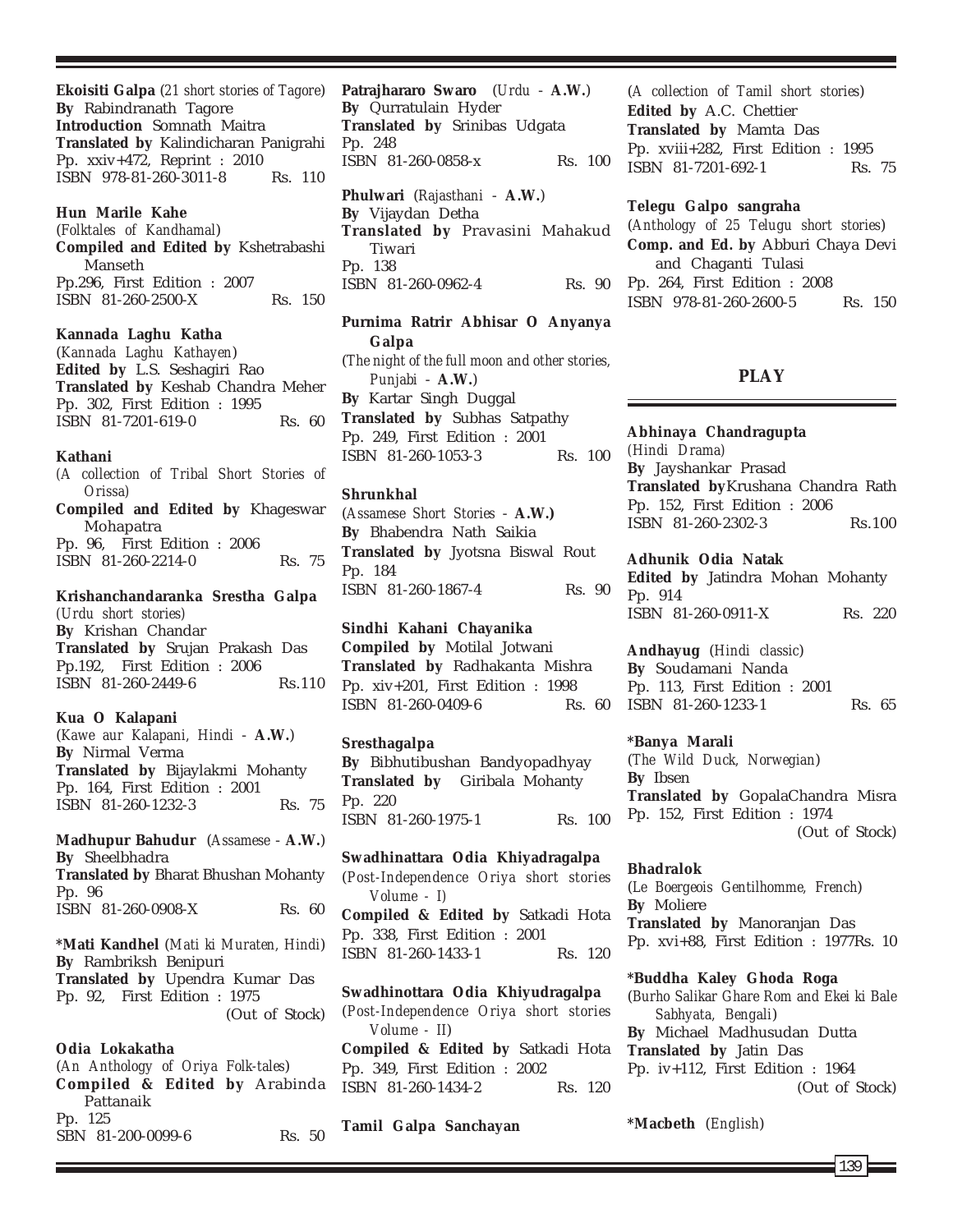**By** William Shakespeare **Introduction** J. Dover Wilson **Translated by** Mayadhar Mansingh Pp. xiv+518, First Edition : 1960 (Out of Stock)

**Pancha Natak** (*Five plays of Tagore*) **Translated by** Various translators Pp. iv+544, First Edition : 1980Rs. 30

**Samskrita Kavya Natak Sangraha Compiled by** V.S. Aggarwal **Edited by** V. Raghavan **Translated by** Dhaneswar Mahapatra Pp. 338, First Edition : 2001 ISBN 81-260-1209-9 Rs. 130

## **POETRY**

**Aaukehi Nuhein** (*Hindi* – **A.W.**) **By** Kunwar Narain **Translated by** Aparna Mohanty Pp. 208, First Edition : 2008 ISBN 978-81-260-2584-8 Rs. 120

**Agana Sepakha Dwara** (*Angan Ke Par Dwar, Hindi* - **A.W.**) **By** Ajneya **Translated by** Soubhagya Manjari Tripathy Pp. 88, First Edition : 2001 ISBN 81-260-0973-X Rs. 55

**Akalare Saras** (*Hindi -* **A.W.**) **By** Kedarnath Singh **Translated by** Pravasin Mahakud Tiwari Pp. 112 ISBN 81-260-1976-X Rs. 80

**Aranya** (*Hindi* - **A.W.**) **By** Naresh Mehta **Translated by** Kumar Hasson Pp. 94, First Edition : 1994 ISBN 81-7201-837-1 Rs. 40

**Ame Jaha Dekhu** (*Hindi* - **A.W**) **By** Manglesh Dabral **Translated by** Kshirod Parida Pp. 96, First Edition : 2010 ISBN 978-81-260-3012-5 Rs. 90

**Bidrohi O Anyanya Kabita** (*The Rebel and other poems*)

**By** Kazi Nazrul Islam **Translated by** Binod Chandra Naik Pp. 70, First Edition : 2001 ISBN 81-260-1228-5 Rs. 45

**Diary** (*Nabodaya Scheme*) (*Oriya Poetry Collection*) **By** Pritidhara Samal Pp. 80, First Edition : 2002 ISBN 81-260-1521-7 Rs. 50

**Duba Patra: Nirbachita Sankalan** (*Leaves of Grass, English*) **By** Walt Whitman **Translated by** Ananta Patnaik Pp. 288, First Edition : 1991 ISBN 81-7201-111-3 Rs. 85

**Dui Dhadira Majhire** (*Hindi* - **A.W**) **By** Rajesh Joshi **Translated by** Surendra Panigrahi Pp. 112, First Edition : 2010 ISBN 978-81-260-2909-9 Rs. 90

**Duschakrare Srastha** *(Hindi –* **A.W.**) **By** Viren Dangwal **Translated By** Suchitra Panigrahi Pp. 112, First Edition : 2008 ISBN 978-81-260-2503-9 Rs. 90

**Ekottarasati** (*101 poems of Tagore*) **Translated by** Sochi RautRoy Pp. 22+280, First Edition : 1975 Rs. 20

**Homeranka Odyssey** (*Greek classic in translation*) **By** Homer **Translated by** Gurucharan Beher Pp. 304 ISBN 81-260-1864-X Rs. 125

**Kabir Bachanavali** (*Poems of Kabir*) **Compiled by** Ayodhya Singh Upadhyaya **Introduction** Hazari Prasad Dwivedi **Translated by** Banamali Mishra Pp. 338, Reprint : 2010 ISBN 81-260-1516-0 Rs. 90

**Kabita** (*Assamese* - **A.W.**) **By** Nilamani Phookan (Jr.) **Translated by** Monalisa Jena Pp. 68, Second Edition : 2000 ISBN 81-260-1058-4 Rs. 40 **Loke Bhuli Galeni** (*Hindi* **- A.W.**) **By** Raghuvir Sahai **Translated by** Manas Ranjan Mahapatra and Biswa Ranjan Mahapatra Pp. xii+96, First Edition : 2002 ISBN 81-260-1520-9 Rs. 50

**Nirjhar**

*(Selected poems of Jibanananda Das)* **By** Jibanananda Das **Translated by** Niranjan Mohanty Pp.128, First Edition : 2006 ISBN 81-260-2304-X Rs.90

**Nua Jagare** (*Naya Ilake Mein, Hindi*- **A.W.**) **By** Arun Kamal **Translated by** Suchitra Parnigrahi Pp. 80, First Edition : 2003 ISBN 81-260-1853-4 Rs. 50

**Odia Bhakti Sangeeta** (*Collection of Oriya devotional songs*) **Compiled & Edited by** Archana Nayak Pp. 264, Reprint : 2010 ISBN 81-260-2503-4 Rs.150

**Odiya Yatra : Ek Sankalan Compiled by** Hemata Kumar Das Pp. 290, First Edition : 1999 ISBN 81-260-0853-9 Rs. 90

**Odiya Lokgita** (*Anthology of Folk-Songs*) **Compiled & Edited by** Prasanna Kuamr Mishra Pp. 318 ISBN 81-7201-455-4 Rs.90

**Sanchayan** (*Anthology of Oriya poetry*) **Edited by** Basanta Kumar Satpathy Pp. xiv+490, First Edition : 1974 (Out of Stock)

**Sebe Abe Sabubele By** Kabir **Translated by** Ramakanata Rath Pp. 97, Reprint : 2009 ISBN 81-260-2395-0 Rs. 50

**Ulanga Raja** (*Bengali* - **A.W.**) **By** Nirendranath Chakraborty **Translated by** Indubhusan Kar ISBN 81-260-0212-3 Rs. 40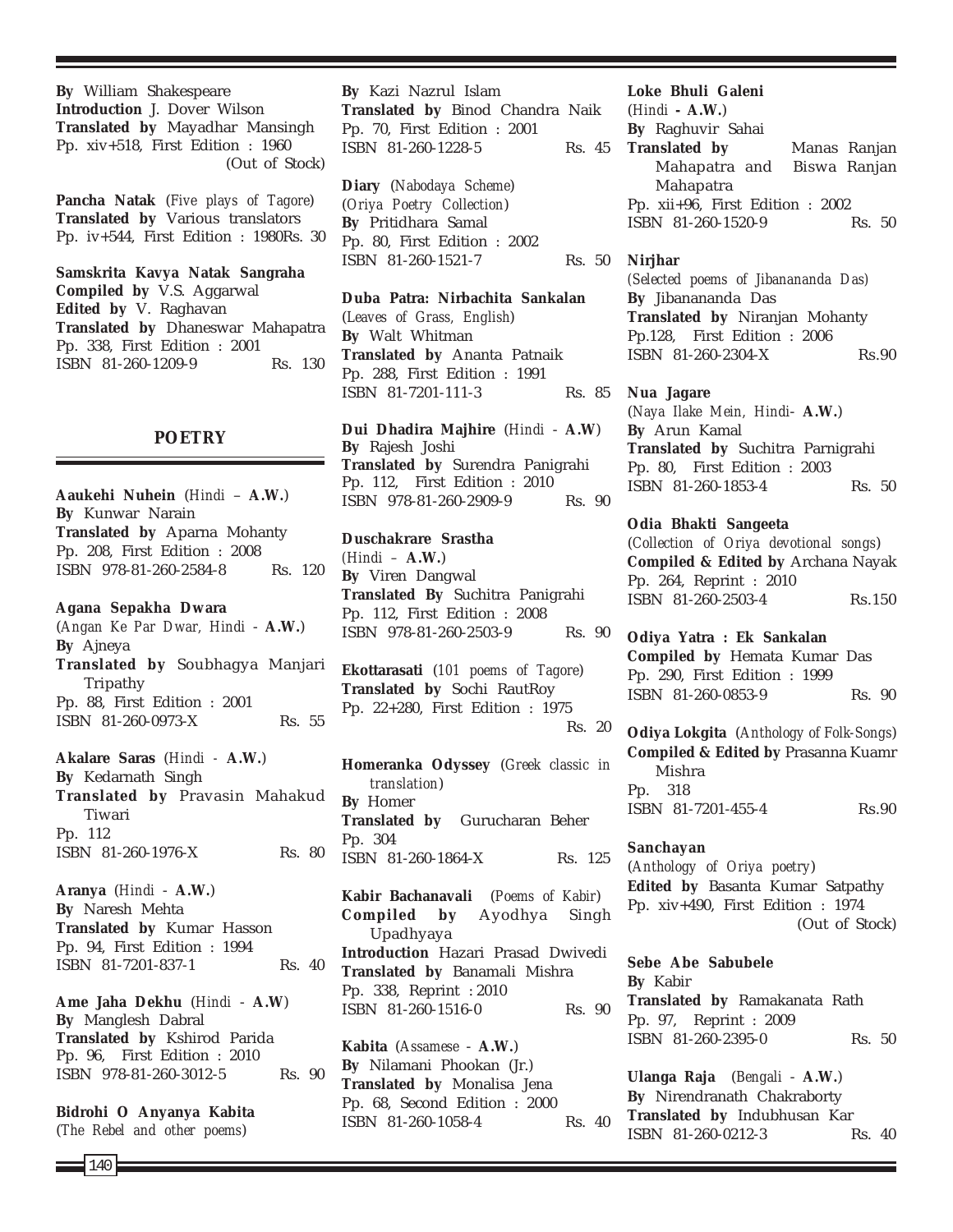### **HISTORY OF LITERATURE**

#### **Asamiya Sahityar Itihas**

(*History of Assmese Literature* - **A.W.**) **By** Birinchi Kumar Barua **Translated by** Basanta Kumar Satpathy Pp. 192, First Edition 1996 ISBN 81-7201-908-4 Rs. 50

#### **Bangla Sahityara Itihas**

(*History of Bengali Literature*) **By** Sukumar Sen **Translated by** Srinibas Mishra Pp. xxiv+396, First Edition : 1986 Rs. 60

#### **Gujarati Sahityara Itihas**

(*History of Gujarati Literature*) **By** Mansukhlal Jhaveri **Translated by** Dayalal Joshi Pp. 312 ISBN 81-260-0857-1 Rs. 90

#### **Kannada Sahityara Itihas**

(*History of Kannada Literature*) **By** R.S. Mugali **Translated by** P.K. Mohanty Pp. 170, First Edition : 1991 Rs. 40

#### **Maithili Sahityara Itihas**

(*History of Maithili Literature*) **By** Jayakanta Mishra **Translated by** Bijoy Prasad Mahapatra Pp. 252, First Edition : 2001 ISBN 81-260-1231-5 Rs. 80

### **Malayalam Sahityara Itihas**

(*History of Malayalam Literature*) **By** P.K. Parameswaran Nair **Translated by** Dipak Mishra Pp. 168, First Edition : 1991 Rs. 40

**Marathi Sahityara Itihas** (*History of Marathi Literature*) **By** K. Deshpande & M.V. Rajadhyaksha **Translated by** V.S. Joglekar Pp. 210, First Edition : 2001 ISBN 81-260-1282-x Rs. 80

**Tamil Sahityara Itihas** (*History of Tamil Literature*) **By** M. Varadarajan **Translated by** B.P. Mahapatra and Ranganayaki, Mahapatra Pp. 319 ISBN 81-260-0919-5 Rs. 100

## **MAKERS OF INDIAN LITERATURE**

**Artaballav Mohanty By** Basudeve Sahu Pp. 80 ISBN 81-260-1974-3 Rs. 25

## **Ananta Pattanaik**

(*Oriya writer*) **By** Bijay Kumar satpathy Pp. 104, First Edition : 2008 ISBN 978-81-260-2503-9 Rs. 40

## **Brahmananda Panda By** Baisnab Charan Samal Pp. 108 ISBN 81-260-2014-8 Rs. 25

**Baba Farid** (*Punjab saint-poet*) **By** Balwant Singh Anand **Translated by** Choudhury Hemakanta Mishra Pp. 116, First Edition : 1990 Rs. 15

## **Bankimchandra Chatterjee** (*Bengali novelist*) **By** S.C. Sengupta **Translated by** Gopinath Mohanty Pp. vii+94, First Edition : 1985Rs. 15

## **Bharatendu Harishchandra** (*Hindi writer*)

**By** Madan Gopal **Translated by** Raghunath Mahapatra ISBN 81-7201-250-0 Rs. 15

**Bhavabhuti** (*Sanskrit poet*) **By** G.K. Bhat Raman **Translated by** Srinibas Udgata Pp. 120, First Edition : 1989 Rs. 15

**Bharati** (*Tamil writer*) **By** Prema Nanda Kumar **Translated by** Jitendra Narayan Das First Edition : 1998 ISBN 81-260-0473-8 Rs. 25

**Bibhutibhusan Bandyopadhyay** (*Bengali writer*) **By** Sunil Kamar Chattopadhyay **Translated by** Ranjita Nayak Pp. 108 Rs. 15

**Bidyut Prava Devi**

**By** Bijaya Kumar Nanda Pp. 80, First Edition : 2010 ISBN 978-81-260-2920-4 Rs. 40

**Binod Kanungo** (*Oriya writer*) **By** Balaram Mohanty Pp. viii+88, First Edition : 1999 ISBN 81-260-0754-0 Rs. 25

**BhimaBhuyan** (*Oriya poet*) **By** Sitakant Mahapatra ISBN 81-260-0754-0 Rs. 25

**Chandidas** (*Bengali poet*) **By** Sukumar Sen **Translated by** Rabindra Kumar Praharaj Pp. 90, First Edition : 1996 ISBN 81-7201-919-X Rs. 15

**Chandu Menon** (*Malayalam novelist*) **By** T.C. Sankara Menon **Translated by** Kumar Hasan Pp. 104, First Edition : 1998 ISBN 81-260-0404-5 Rs. 25

**Ghalib** (*Urdu poet*) **By** M. Mujeeb **Translated by** Laxmidhar Nayak Pp. viii+104, First Edition : 1988 Rs. 15

**Godavarish Mishra** (*Oriya writer*) **By** Rabindra Kumar Praharaj Pp. 57, First Edition : 2001 ISBN 81-260-1280-3 Rs. 25

**Gopinath Nanda** (*Oriya writer*) **By** BauribanduKar Pp. vi+80 ISBN 81-260-0549-1 Rs. 25

**Gopinath Mohantty** (Oriya Novelist) **By** Bauribandhu Kar Pp. 80, First Edition : 2006 ISBN 81-260-2180-9 Rs. 25

**H.N. Apte** (*Marathi writer*) **By** R.B. Joshi **Translated by** Madhusudan Pati Pp. 108, First Edition : 1990 Rs. 15

# **Harekrushna Mahatab**

**By** Baishnab Charan Samal Pp. 116, First Edition : 2001 ISBN 81-260-1102-5 Rs. 25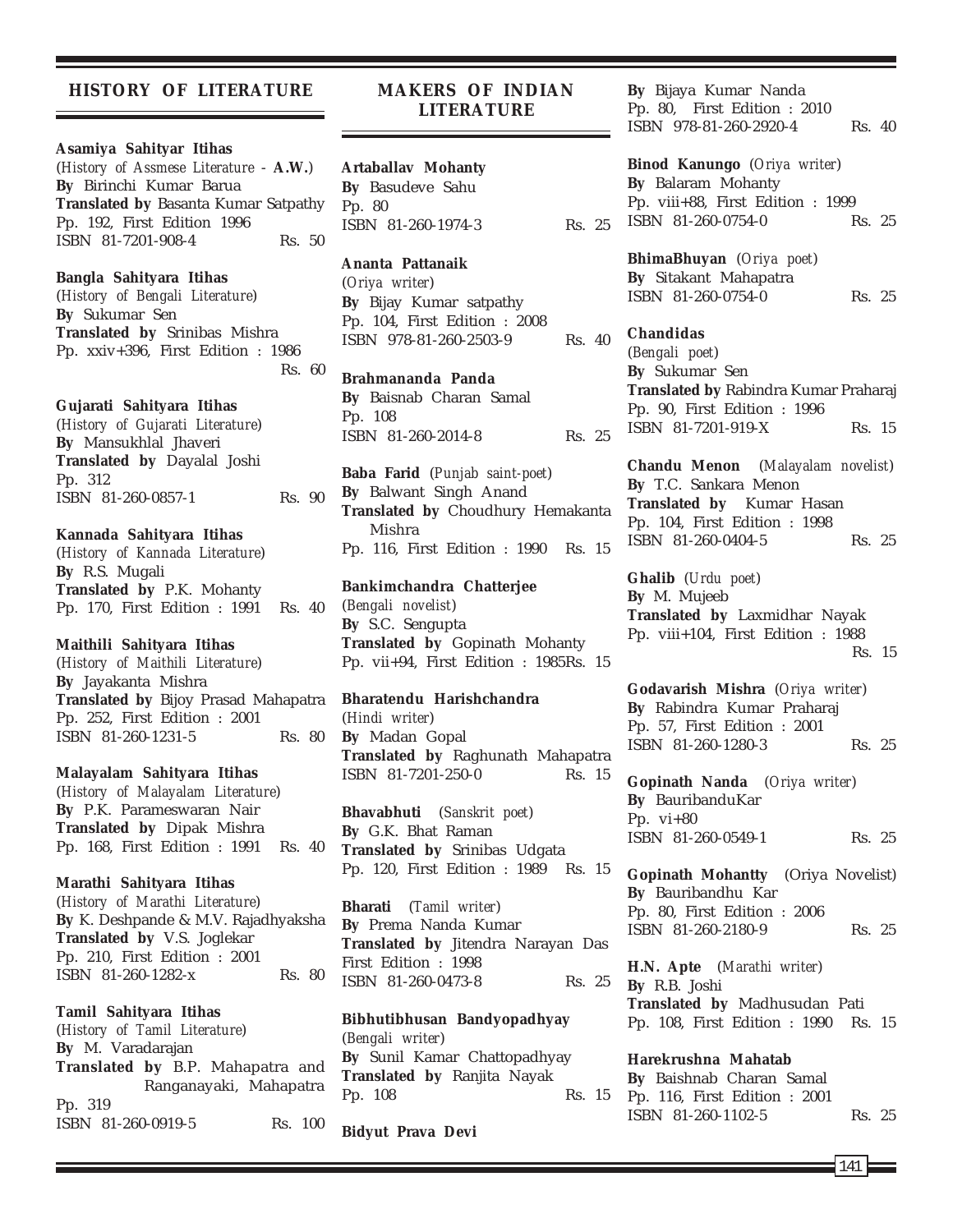**Ilango Adigal** (*Tamil poet*) **By** M. Varadarajan **Translated by** Jitendra Narayan Patnaik Pp. vi+56 ISBN 81-260-0210-7 Rs. 25

**Jalandhar Dev** (*Oriya writer*) **By** Romeshchnadra Brahma Pp. iv+132, First Edition : 1999 ISBN 81-260-6842-3 Rs. 25

**Jayasi** (*Hindi poet*) **By** Pramanand Srivastava **Translated by** Ajay Kumar Patnaik Pp. xii+74, First Edition : 1993 ISBN 81-7201-193-8 Rs. 15

**Jibanananda Das** (*Bengali poet*) **By** Chindananda Dasgupta **Translated by** Durgamadhav Mishra Pp. 64, First Edition : 1988 Rs. 15

**Jnanadeva** (*Marathi saint-poet*) **By** P.Y. Deshpande **Translated by** Gorachand Misra Pp. viii+98, First Edition : 1988Rs. 15

**Kabir** (*Hindi saint-poet*) **By** Prabhakar Machwe **Translated by** N.B. Harichandan Pp. vi+64, First Edition : 1986 Rs. 15

**Kalhana** (*Sanskrit poet*) **By** Somnath Dhar **Translated by** Pratibha Satpathy Pp. 86, First Edition : 1989 Rs. 15

**Kamban** (*Tamil Poet*) **By** S. Maharajan **Translated by** Bhagaban Jaisingh Pp. 92, First Edition : 1995 ISBN 81-7201-885-1 Rs. 15

**Kantakabi Lakshmikanta Mahapatra** (*Oriya writer*) **By** Kulamani Mahapatra Pp. 192, First Edition : 2001 ISBN 81-260-1283-8 Rs. 25

**Keshavsut** (*Marathi poet*) **By** Prabhakar Machwe **Translated by** Sachidananda Kanungo Pp. 60, First Edition : 1994 ISBN 81-7201-525-6 (Out of Stock)

**Krushna Prasad Mishra** *(Oriya author)* **By** Bauribandhu Kar Pp. 72, First Edition : 2006 ISBN 81-260-2215-9 Rs. 25

**Kumaran Asan** (*Malayalam poet*) **By** K.M. George **Translated by** Janakiballav Mohanty Pp. 100, First Edition : 1984 Rs. 15

**Laxmmath Bizbaroa** (*Modern Assamese writer*) **By** Hem Barua **Translated by** Brahmananda Singh Pp. 76, First Edition : 1995 ISBN 81-7201-693-X Rs. 15

**Magh Kavi** (*Sanskrit poet*) **By** Chandika Prasad Shukla **Translated by** Govind Chandra Volgata Pp. 86, First Edition : 1991 ISBN 81-7201-108-3 Rs. 15

**Manik Bandyopadhyay** (*Bengali novelist*) **By** Saroj Mohan Mitra **Translated by** Sachidananda Kanungo Pp. 106, First Edition : 1989 Rs. 15

**Michael Madhusudan Dutt** (*Bengali poet*) **By** Amalendu Bose **Translated by** Brahmananda Singh Pp. vii+116, First Edition : 1992 ISBN 81-7201-194-6 Rs. 15

**Mir Taqi Mir** (*Urdu poet*) **By** Ish Kumar **Translated by** Kumar Hassan Pp. 174, First Edition : 1989 Rs. 15

**Nammalvar** (*Tamil mystic poet*) **By** A. Srinivasa Raghavan **Translated by** Ranganayaki Mahapatra and Bijoy Prasad Mahapatra Pp. 104, First Edition : 1991 Rs. 15

**Nazir Akbarabadi** (*Urdu poet*) **By** Mohammad Hussain **Translated by** Satkadi Hota Pp. x+80, First Edition : 1992 ISBN 81-7201-252-7 Rs. 15 **Nirala** (*Hindi writer*) **By** Paramananda Srivastava **Translated by** Arjun Satpathy Pp. 108, First Edition : 1990 Rs. 15

#### **Premchand**

(*Hindi novelist and story writer*) **By** Prakash Chandra Gupta **Translated by** Binapani Mohanty Pp. 74, First Edition : 1987 Rs. 15

**Rabindranath Tagore** (*Bengali poet*) **By** Sisir Kumar Ghosh **Translated by** Binodchandra Nayak ISBN 81-260-0219-0 Rs. 25

**Radhamohan Gadanayak By** Brajanath Rath Pp. 112, First Edition : 2010 ISBN 978-81-260-2800-9 Rs. 40

**Raja Rammohun Roy** (*Bengali writer and social reformer*) **By** Soumendranath Tagore **Translated by** Ravi Sankar Mishra Pp. vi+72 ISBN 81-7201-196-2 Rs. 15

**Sarojini Naidu** (*Indo-English poetess*) **By** Padmini Sengupta **Translated by** Durga Madhav Mishra Pp. viii+120, First Edition : 1991 ISBN 81-7201-113-X (Out of Stock)

**Sri Aurobindo** (*Philosopher and poet*) **By** Manoj Das **Translated by** Mahapatra Nilamani Sahu Pp. viii+128, First Edition : 1988 Rs. 15

**Swami Vivekananda** (*Bengali writer*) **By** Nemai Sadhan Bose **Translated by** Sourindra Barik Pp. 105, Reprint : 2001 ISBN 81-260-1332-x Rs. 25

**Tarasankar Bandyopadhyay** (*Bengali, novelist*) **By** Mahasveta Devi **Translated by** Ramesh Chandra Dhala Pp. 88, First Edition : 1989 Rs. 15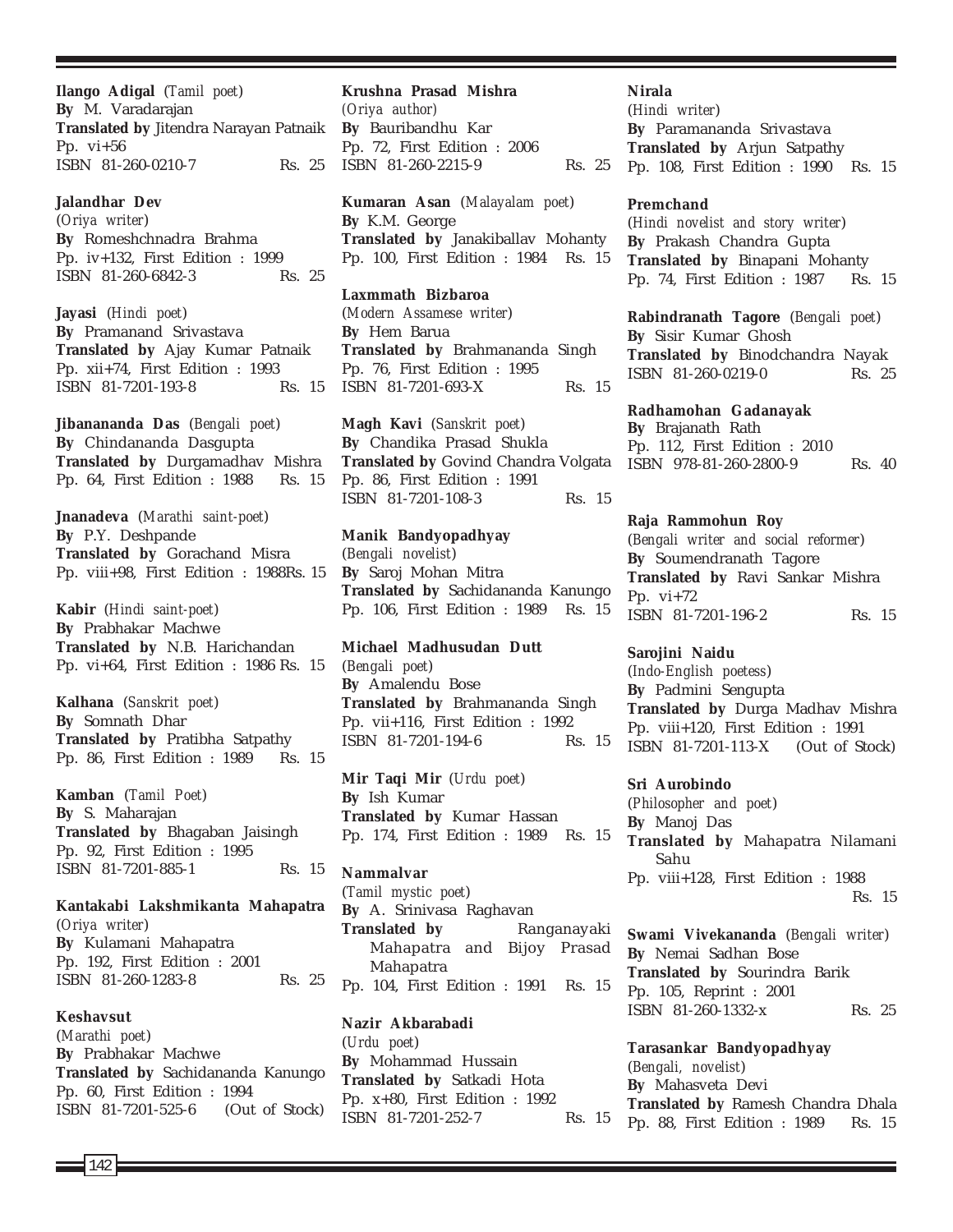**Tukaram** (*Marathi poet*) **By** Bhalchandra Nemade **Translated by** Khageswar Mahapatra Pp. iv+68, First Edition : 1992 ISBN 81-7201-255-1 Rs. 15

**Tyagaraja** (*Tamil poet*) **By** V. Raghavan **Translated by** Subhendu Mund Pp. 62, First Edition : 2001 ISBN 81-260-1230-7 Rs. 25

**Upendra Bhanja** (*Oriya writer*) **By** Gangadhar Bal Pp. 21, Reprint : 2009 ISBN 81-260-1338-9 Rs. 40

**Vallathol Narayana Menon** (*Malayalam poet*) **By** B. Hrdaya Kumari **Translated by** Dr. Ranjita Nayak Pp. vi+102, ISBN 81-260-0100-3 Rs. 25

## **Veersalingam**

(*Telugu writer and social reformer*) **By** V.R. Narla **Translated by** Ratnakar Chaini Pp. 98, First Edition : 1990 Rs. 15

**Vemana** (*Telugu poet*) **By** V.R. Narla **Translated by** R.K. Praharaj Pp. 150, First Edition : 1989 Rs. 15

**Vidyapati** (*Maithili poet*) **By** Ramanath Jha **Translated by** K.C. Rath Pp. 62, First Edition : 2001 ISBN 81-260-0768-0 Rs. 25

**Yashpal** (*Hindi writer*) **By** Kamala Prasad **Translated by** Banamali Das Pp. 86, First Edition : 1995 ISBN 81-7201-887-8 Rs. 15

## **GENERAL**

**Adibasi Moukhika Sahitya Parampara** (*Seminar papers on Tribal Oral Literary Tradition*) **Compiled and Edited by** Chitrasen Pasayat Pp.144, First Edition : 2007 ISBN 81-260-2457-7 Rs. 100

### **Amar Kavi** (*Biographical sketch of Tagore*)

**By** Lila Majumdar **Translated by** Kalindicharan Panigrahi Pp. 16, First Edition : 1963 (Out of Stock)

**Annadamangal** (ERTC Project) (*Bengali Classic*) **By** Bharatchandra Ray Gunakar **Compiled and Edited by** Achintya Biswas **Translated by** Brajanath Rath Pp.128, First Edition : 2007 ISBN 81-260-2458-5 Rs. 100

**Asprusya** (*Marathi autobiography* **- A.W.**) **By** Laxman Gaikwad **Translated by** Arjun Satapathy Pp. 216, First Edition : 2006 ISBN 81-260-2445-3 Rs.120

**Atmakatha** (*Autobiography*) **By** Rajendra Prasad **Translated by** Sachindanand Kanungo Pp. 688, Reprint : 2007 ISBN 81-260-2518-2 Rs. 190

**\*Bhagwan Buddha** (*Marathi Classic*) **By** Dharmanand Kosambi **Introduction** Kakasaheb Kalelkar **Translated by** G.K. Brahma Pp. xviii+476, Reprint : 1993 Rs. 75

**Bismruta Parampara : Odia Sahityara Nari Pratibha (1898-1950) Compiled & edited by** Sachidananda Mohanty Pp. 292, First Edition : 2002 ISBN 81-260-1422-9 Rs. 125

**Biswanath Kar: Nirbachita Rachanabali Edited by** Archana Nayak Pp. vi+254, First Edition : 1999 ISBN 81-260-0668-4 Rs. 90

**Gandhi Kathamruta** (*All Men are Brothers : Selection from Gandhiji's writings*) **Compiled by** Krishna Kripalani **Translated by** Nandini Satpathy Pp. xvi+272, Second Edition : 1986 Rs. 25

**Homaranka Odyssey** (*English classic*) **By** Homer **Translated by** Gurucharan Behra

Pp. 304, Reprint : 2008 ISBN 978-81-260-2411-7 Rs. 80

**Jajabar** *(Punjabi autobiography* **- A.W.***)* **By** Ajeet Cour **Translated by** Mitra Das Pp. 176, First Edition : 2006 ISBN 81-260-2216-7 Rs. 100

**Japanare** *(Bengali travelogue -* **A.W.***)* **By** Annada Shankar Ray **Translated by** Rekha Mohanty Pp. 224, First Edition : 2006 ISBN 81-260-2213-2 Rs. 125

**Kuntakumari Chayanika** (*Selected writings of Kuntalakumari Sabat*) **Edited by** Archana Nayak Pp. 296, First Edition : 2003 ISBN 81-260-1854-2 Rs. 120

**Laxmidhar Chayanika** (*Selections from Laxmidhar Nayek's writings*) **Compiled and Edited by** Kamalakanta Mohanty Pp. 368, First Edition : 2008 ISBN 978-81-260-2659-3 Rs. 200

**Manimahesh** (*Bengali travelogue* - **A.W.**) **By** Umaprasad Mukhopadhyay **Translated by** Laxmi Narayan Mohanty Pp. 176, First Edition : 2001 ISBN 81-260-1231-5 Rs. 80

**Maimansingha Gitika** (*Bengali classic*) **Compiled by** Debnath Bandyopadhyay **Tr.** Alaka Chand Pp. 112, Reprint : 2008 ISBN 978-81-260-2651-7 Rs. 100

**Nabaneeta** *(Bengali selected writings* **- A.W.***)* **By** Nabaneeta Dev Sen **Translated by** Niladri Bhusan Harichandan Pp. 608, First Edition : 2006 ISBN 81-260-2453-4 Rs. 300

**\*Nibandhamala (Volume I)** *(Selected essays of Tagore)* **Translated by** G.K. Brahma First Edition : 1972 (Out of Stock)

**\*Nibandhamala (Volume II)** *(Selected essays of Tagore)* **Translated by** Chintamani Behera Pp. iv+362, First Edition : 1977 (Out of Stock)